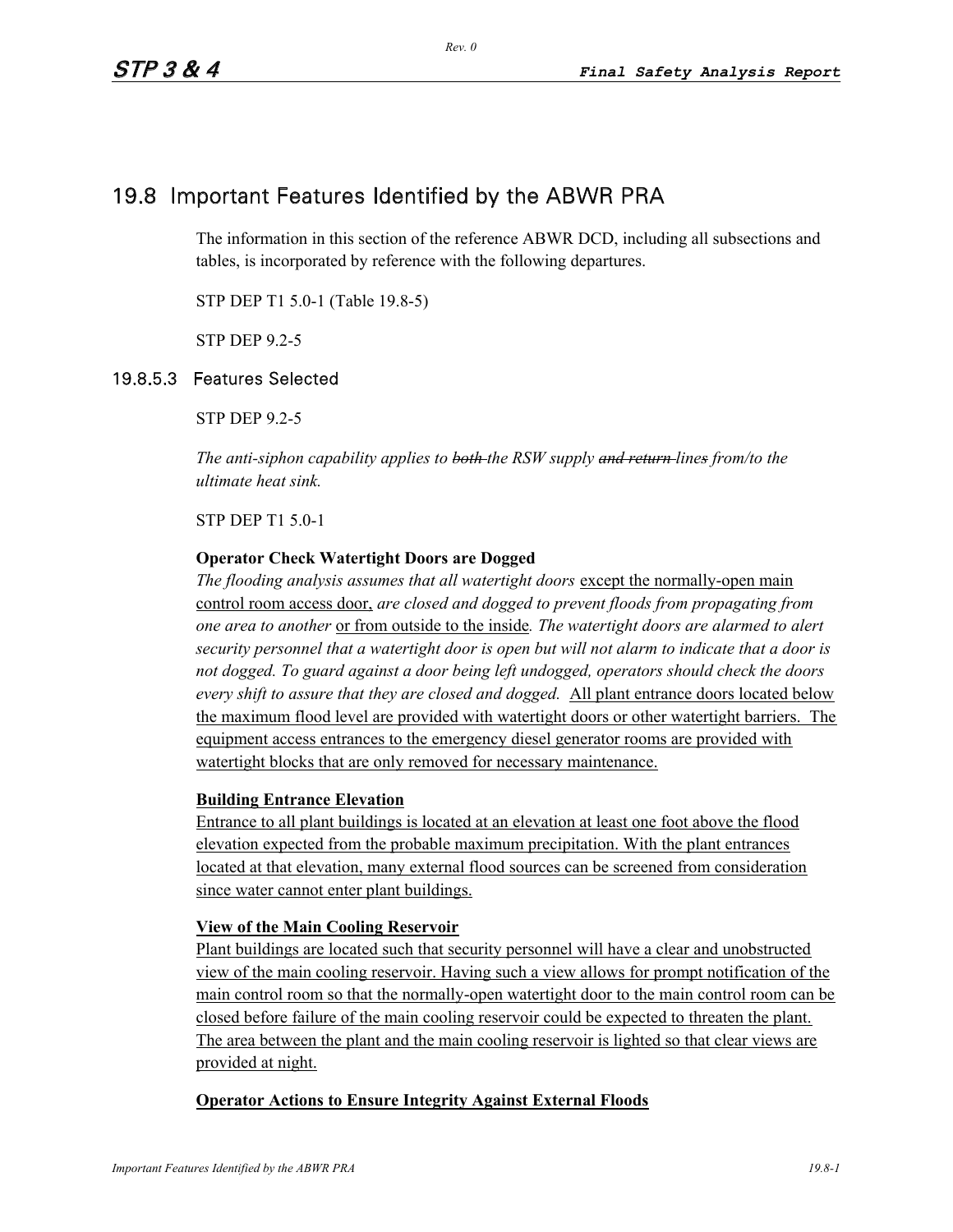In addition to having unobstructed views of the main cooling reservoir, security personnel will be trained to alert the main control room immediately to any indication of main cooling reservoir failure. On such notification, personnel in the main control room will ensure that the access door is closed immediately. Also, all external doors located below the maximum flood level will be closed and verified on notification of any upstream dam failures.